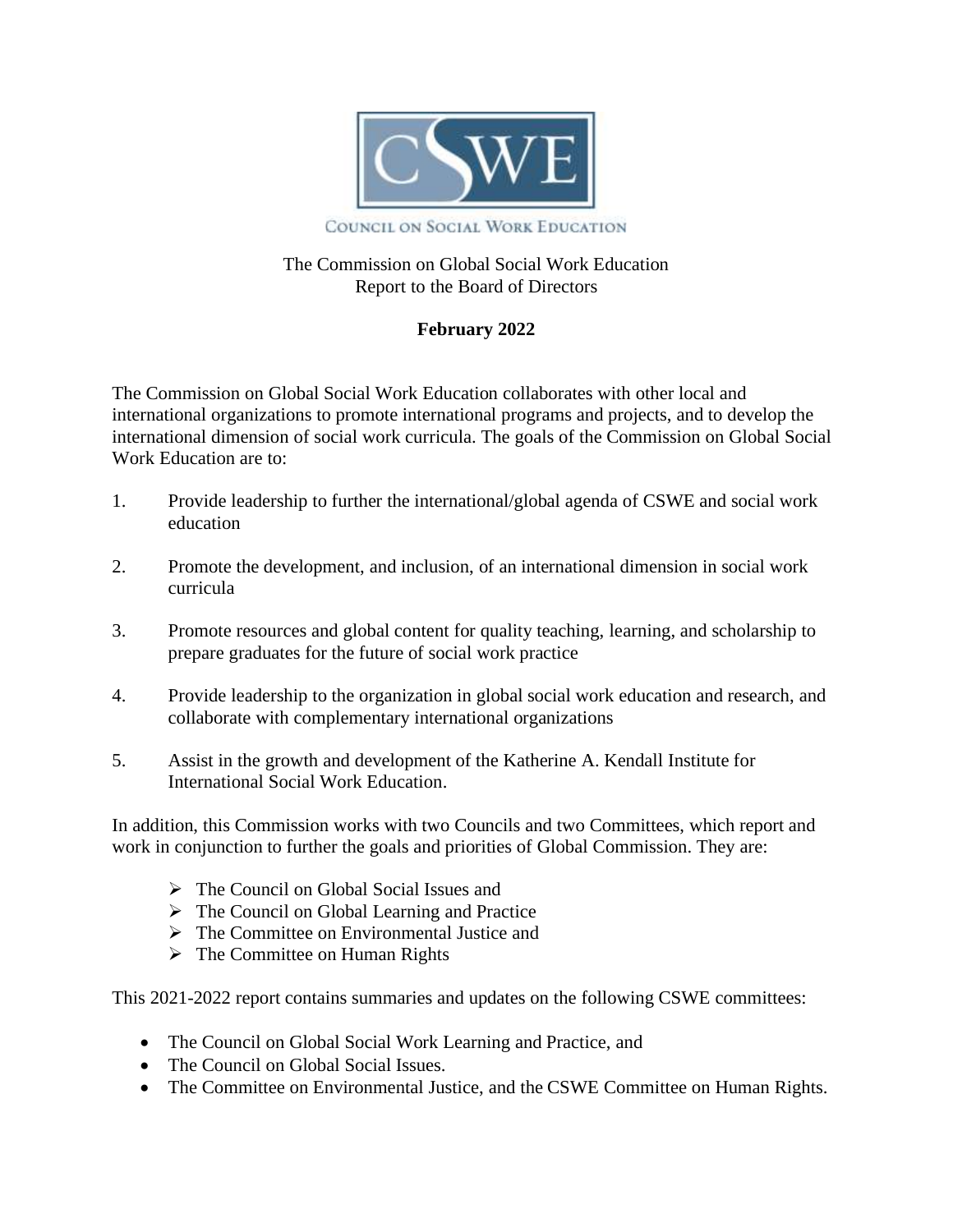This report reflects the activities since the last Spring Governance meeting in March 2021 until February 2022. The following is a summary of projects, issues that emerged, updates as well as future considerations. Emphasis is on information that took place outside of Commission Meetings.

# **Goal 1: Provide leadership to further the international/global agenda of CSWE and social work education.**

The Commission on Global Social Work Education used the following strategies to further CSWEs' Goal 1:

- a. Served as an authoritative source of information on the preparation of social workers on issues related to global social work
- b. Collaborated with strategic partners to advance global social work education, human rights and social justice domestically and globally, including Indigenous peoples
- c. Provided thought leadership on critical issues facing global social work education and research
- d. Advocated for social work education and research within the profession and beyond
- e. Supported data informed decision-making regarding the future social work workforce

In addition, the Commission on Global Social Work Education worked with CSWE's Commission on Education Policy to give feedback on Recommendation #5, which was to modify the language of Competency 2 to include global interdependence and technology. The Commission also spent considerable amount of time at the Spring governance meeting to review the proposed EPAS of 2022. We spent time in small groups to review each aspect of the EPAS. The recommendations were as follows:

- The need to recognize global interdependence including social, economic, political, technological, and cultural exclusions, and how these factors may oppress, marginalize, alienate, or create privilege and power.
- To apply and communicate understanding of diversity, equity and inclusion in shaping life experiences in local-global interdependent practice at the micro, mezzo, and macro levels.
- Current and future social workers need to present themselves as learners with cultural humility and engage clients and constituencies as experts of their own experiences.
- To apply self-awareness and self-regulation to manage the influence of personal biases and values in working with diverse clients and constituencies.
- Reviewed the current 2022 EPAS and will have some comments and feedback soon.

# **Goal 2: Promote the development, and inclusion, of an international dimension, in social work curricula**

The Commission on Global Social Work Education used the following strategies to further CSWEs' Goal 2:

- Provided curricular global resources that exemplify quality and innovation in social work education
- Promoted research and scholarship that inform local and global practice and build the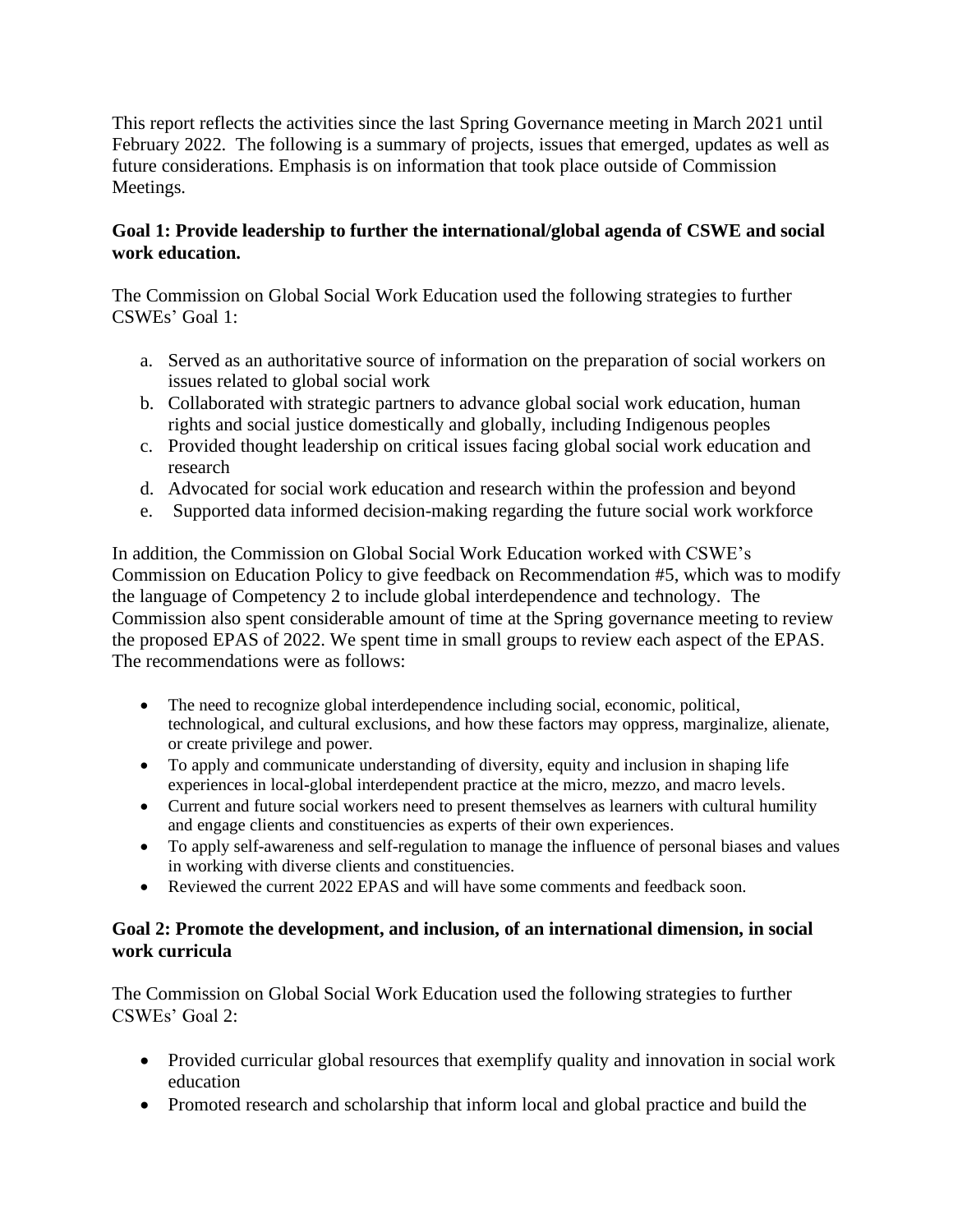science and knowledge base for social work students and educators

• The Chair of the Commission served on the Katherine Kendal Institute Board and posts many of the Global Commissions initiatives on the KAKI website, such as the Social Work Leader Review.

# *International Social Work Leader Review – Chair Dr. Mahasin Seleh*

- Quarterly recognition for leaders with ties to the United States who are also international social work educators or leaders.
- In previous years, we wanted to keep this at the Commission member level for nominations, but this may also be opened up to all CSWE members.
- This is a resource for the classroom and other interested people to recognize leaders.
- It requires a basic biography—similar to Katherine Kendall's biography on the CSWE website—but longer is fine as well.
- Other modalities such as a video or a blog would allow for a more inspiring and engaging presentation, rather than text-heavy pages.
- Discussion on how we can envision new recognitions in the future
- Perhaps the individual does not need to be deceased
- It does not have to be the end of the individual's career to be recognized as a "leader of today."
- The recognition should be in the spirit of social work, however, not everyone has a formal education in social work. How can we make this more inclusive?
- In terms of updates, Lorenzo Shaw-Graham, CSWE Program Associate, and Dr. Mahasin Saleh, Committee chairperson, met recently to discuss updates for the webpage, including featuring authors' names.
- Lorenzo is working with the CSWE web team to implement the changes, and he also updated the letterhead template for the reviews. During the Committee meeting, members mapped a new timeline plan for the Leader Review preparation and submission for 2022.
- Dr. Nazeen Mayadas's Review, written by Dr. Ande Nesmith, has recently been published on the website. Dr. Jay Gabbard is currently working on the Review for Dr. Dan Sanders.
- The Review is quarterly, so we will continue to solicit suggestions from the Commissioners for names. Dr. Saleh will send them to Dr. Peter Szto, Katherine Kendall Board Chair, to present to the Board for consideration. The plan is to feature a minimum of four leaders in 2022. Dr. Saleh will continue to provide updates and seek feedback from Commissioners via email and during Spring Governance and APM meetings. Dr. Rebecca Thomas, Global Commission Chairperson, has provided a Review and provides feedback, insight, and support for this project. Dr. Rosemary Barbera, a former Commission member, has volunteered to write another review in 2022.

# *Presentation at the Connect Session – Chair – Dr. Connie Gunderson*

• On November 25, 2021, the Global Commission presented Global Resurgence of Radical Extremism: Implications for Social Work Education and Practice. This presentation was a collaborative effort by Dr. Constance Gunderson, Dr. Golam Mathbor, Dr. Sister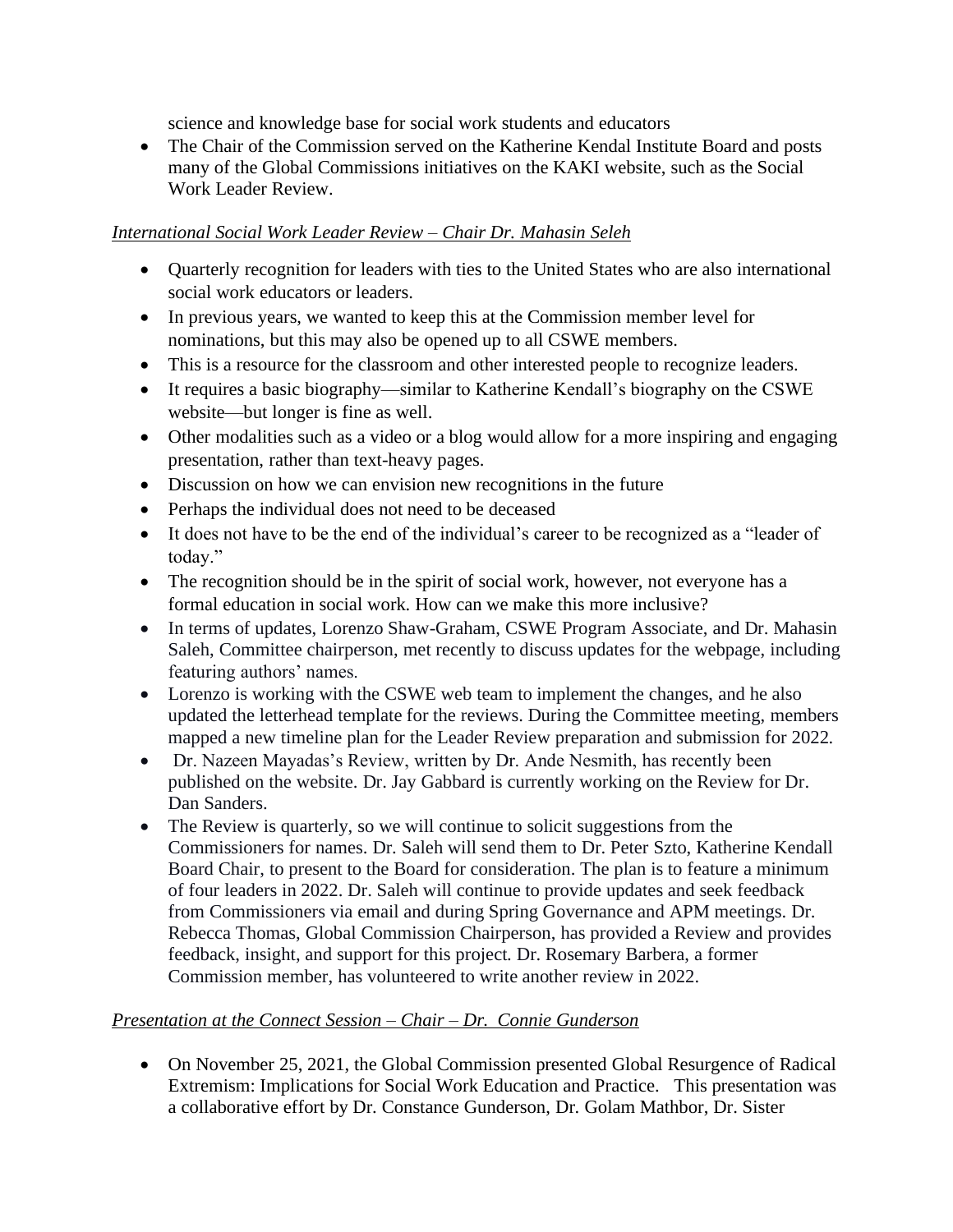Angela Kim, Dr. Amy Roberts, Dr. Rosemary Barbary, Johny Augustine and Dr. Thomas. Video Producer --Robert Larson.

- The focus of the Connect Session was on a global resurgence of radical extremism, where "organizations and groups of individuals who adhere to strict privileged sets of principles, beliefs, and doctrines propagate hate, and attack, vilify, or malign others because of their nationality, race, religion, ethnicity, sexual orientation or gender identity" has significant implications for social work education and practice. (The Southern Poverty Law Center, n.d.). The objectives of the session were as follows:
- 1. Participants would identify radical extremism as an overarching theme for racism, xenophobia, oppression and violence. Participants will recognize how radical extremism is a threat to democratic principles, human rights, pluralism and the rule of law through its authoritarian indoctrination and advocacy of violence.
- 2. Participants would describe the global resurgence of radical extremism and understand its impact on social welfare in diverse global cultures, including the United States.
- 3. Participants would gain educational and direct practice strategies grounded in social work ethics to combat radical extremism in the United States.

In addition, a video was produced and shared at the APM Connect Session along with the Global Commission members and facilitated by Dr. Golam Mathbor. This video can be used in the classroom. It lends itself to an excellent discussion and can be assessed  $\omega$ [https://drive.google.com/file/d/18uXLSP\\_6FshCPa9WVDwLqXEjXur3sJiV/view?usp=shari](https://nam10.safelinks.protection.outlook.com/?url=https%3A%2F%2Flinkprotect.cudasvc.com%2Furl%3Fa%3Dhttps%253a%252f%252fdrive.google.com%252ffile%252fd%252f18uXLSP_6FshCPa9WVDwLqXEjXur3sJiV%252fview%253fusp%253dsharing%26c%3DE%2C1%2Cfu5e-lH9snbycX4gbDjXjHN-sW_ca47BtKS2zZ5fQntGCnLwvwMpP3t1xub3d1hZPOpkSkefkK69unjMoMpHkOgpxD0xiqu0KlJGDd3IN58R%26typo%3D1&data=04%7C01%7C%7Cb3726237a72a40c5ffe108d9957c5760%7C17f1a87e2a254eaab9df9d439034b080%7C0%7C0%7C637705183582750949%7CUnknown%7CTWFpbGZsb3d8eyJWIjoiMC4wLjAwMDAiLCJQIjoiV2luMzIiLCJBTiI6Ik1haWwiLCJXVCI6Mn0%3D%7C1000&sdata=jLM3DOjjOinz33Aeu7N3DFhf5LouSOH9IX%2BrbUR6P%2FM%3D&reserved=0) [ng](https://nam10.safelinks.protection.outlook.com/?url=https%3A%2F%2Flinkprotect.cudasvc.com%2Furl%3Fa%3Dhttps%253a%252f%252fdrive.google.com%252ffile%252fd%252f18uXLSP_6FshCPa9WVDwLqXEjXur3sJiV%252fview%253fusp%253dsharing%26c%3DE%2C1%2Cfu5e-lH9snbycX4gbDjXjHN-sW_ca47BtKS2zZ5fQntGCnLwvwMpP3t1xub3d1hZPOpkSkefkK69unjMoMpHkOgpxD0xiqu0KlJGDd3IN58R%26typo%3D1&data=04%7C01%7C%7Cb3726237a72a40c5ffe108d9957c5760%7C17f1a87e2a254eaab9df9d439034b080%7C0%7C0%7C637705183582750949%7CUnknown%7CTWFpbGZsb3d8eyJWIjoiMC4wLjAwMDAiLCJQIjoiV2luMzIiLCJBTiI6Ik1haWwiLCJXVCI6Mn0%3D%7C1000&sdata=jLM3DOjjOinz33Aeu7N3DFhf5LouSOH9IX%2BrbUR6P%2FM%3D&reserved=0)

## *The Hokenstad Lecture – Chair Dr. Golam Mathbor*

The CSWE's Global Education Commission initially launched the Hokenstad lecture series in 2007. It is named after M. C. "Terry" Hokenstad, a former CSWE president. This program serves to enhance and complement the work of the Katherine A. Kendall Institute for International Social Work Education (Kendall Institute) and CSWE's Commission on Global Social Work Education by:

- Annually nominating a prominent international social worker to present during the CSWE's Annual Program Meeting. These nominees are generally non-U.S. based nominees.
- The lecture series are highlighted through presentations at the APM to disseminate knowledge to a large audience. This initiative promotes critical perspectives in global social work education, and integration in practice settings.
- The CSWE Commission on Global Social Work Education reviews all submissions for the The Hokenstad Lecture series using the following criteria:
	- ✓ The **nominee's accomplishments promoted standards of excellence for international work** that are consistent with the values of social work education, research, and practice.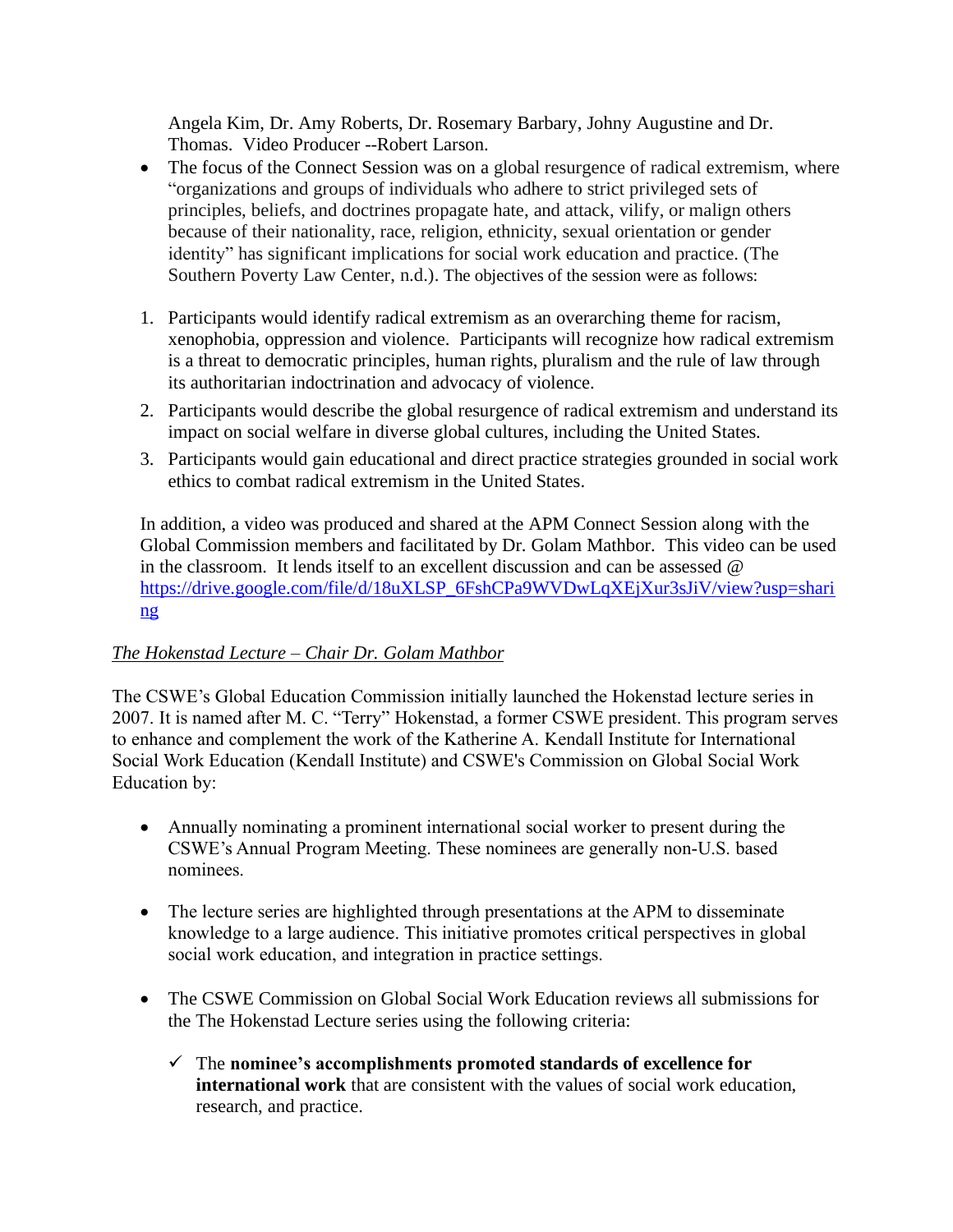- ✓ The **nominee has developed innovative international content in social work education** or a related field and has published educational materials for internationalizing the curriculum.
- ✓ The **nominee has demonstrated success with the implementation of programs and initiatives** that facilitated collaboration in the global social work community.
- ✓ The **nominee has advanced theory and practice** for global social work education.
- ✓ The **nominee has demonstrated a connection to the conference theme**. This year main theme "Leading Critical Conversations: Diversity, Equity, and Inclusion."

Using the above rigorous criteria, the committee selects each year's lecturer based on the nominee's body of scholarly work that enhances and complements the work of the Katherine A. Kendall Institute for International Social Work and the work of CSWE's Commission on Global Social Work Education. In 2021, Dr. Tasse's eloquent speech "From Principle to Action: Promoting Equality in Drastically Unequal Societies" emphasized the need for diversity and participation of historically excluded groups in current development initiatives. His lecture focused noting that one of the pillars of the social work profession is the principle of equality. Thus, social workers and social work educators are firmly engaged in the reduction, if not eradication, of inequalities, frequently at the micro level. However, this work most often occurs in the context of societies in which disparities between groups and communities are structurally supported and maintained. This hard reality limits the effectiveness of efforts to make the principle of equality a reality.

This lecture emphasized a novel approach that seeks to overcome these challenges through sustained action at multiple levels within a society, including public and private sectors, community leaders, as well as key actors in the national and international arenas.

The video presentation part of the lecture included transformative experiences currently underway to empower individuals and communities and build capacity on a large scale in the Republic of Congo.

The committee continue to work inviting speakers from the non-represented regions of the world. Members of the committee made several attempts and contacted colleagues both at home and abroad in identifying potential speakers from the Latin American countries (un-represented region) for the year 2021. We will continue our efforts to identify and invite potential Latin American speakers for this lecture series in the future.

#### **Goal 4: Provide leadership to the organization in global social work education and research and collaborate with complementary international organizations**

The Commission on Global Social Work Education used the following strategies to further CSWEs' Goal 4:

- Assist faculty members in advancing their academic career
- Develop future leaders and administrators for social work education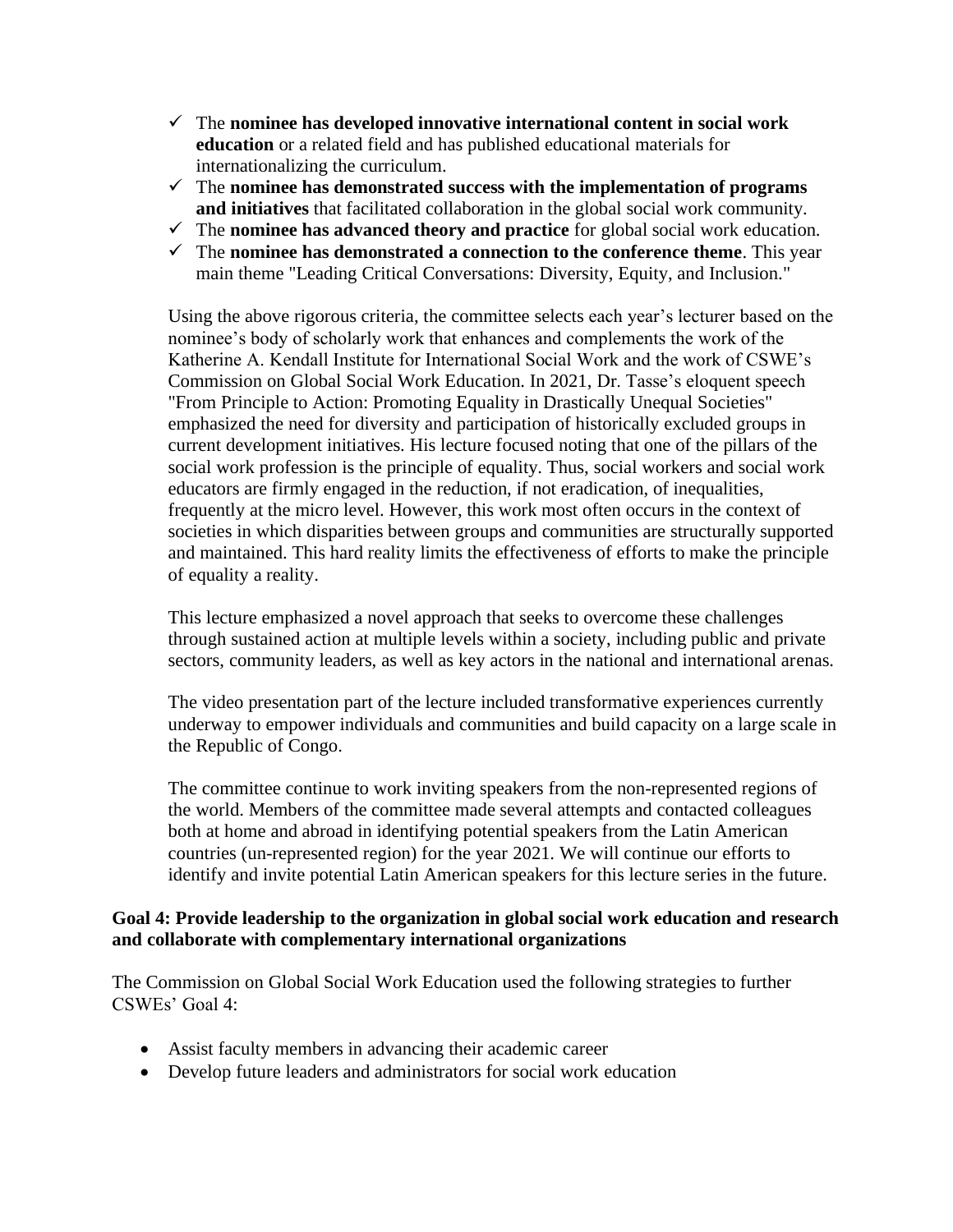# *The Global Commission's Fulbright Initiative: Chair Dheeshana Jayasundara*

This initiative is a collaboration between the Katherine Kendall Institute and the Commission on Global Social Work Education led by Carol Cohen and the Commission. The goals of this initiative are that participants will be able to:

- $\checkmark$  Encourage social work educators, students, leaders and scholars to become "Fulbrighters"
- $\checkmark$  Promote and support increased Fulbright opportunities for the social work profession
- $\checkmark$  Provide mentorship for future social work applicants by Fulbright Alumni
- In 2018, the CSWE Commission on Global Social Work Education initiated meetings with Fulbright organization to collaborate informally: sharing information, consultation, outreach, and providing information through workshops. The future plan is to strengthened efforts and connections with Fulbright as an institution by:
	- $\checkmark$  Advocating for social workers as mentors to Fulbright of applicants
	- $\checkmark$  Continuing workshops
	- $\checkmark$  Creating a resource site with helpful Fulbright information

## *Partners in International Education Award: Chair Dr. Monique Constance-Higgins*

The [CSWE Commission on Global Social Work Education](https://www.cswe.org/About-CSWE/Governance/Commissions-and-Councils/Commission-on-Global-Social-Work-Education.aspx) was pleased to announce the 17th annual **Partners in International Education (PIE) Award program**, to honor the contributions of:

- Social work faculty members,
- Social work students (BSW, MSW, or PhD), and
- Organizations as partners in advancing education for international social work.

The PIE Awards are given in recognition of conceptual, curricular, and programmatic innovations in education for international social work.

In 2021 the organizational award was presented to the Hartford Public Library the American Place (TAP) division. Established in 2000, the brainchild of Homa Naficy, The American Place (TAP), is a comprehensive and vibrant program for Hartford's immigrants and refugees. TAP has become a magnet for new arrivals seeking immigration information, resources for learning English, and preparing for United States citizenship.

Previously, in 2010, TAP was awarded two major grants, a citizenship education grant from the United States Citizenship and Immigration Services (the only library in the nation to receive such funding), and a National Leadership grant from the Institute of Museum and Library Services designed to promote immigrant civic engagement. These projects have served as a model for other libraries nationally.

In 2021 the Faculty Award was presented to Dr. Robin Mama, Dean of the School of Social Work at Monmouth University, and a full professor. Dr. Mama teaches in the International and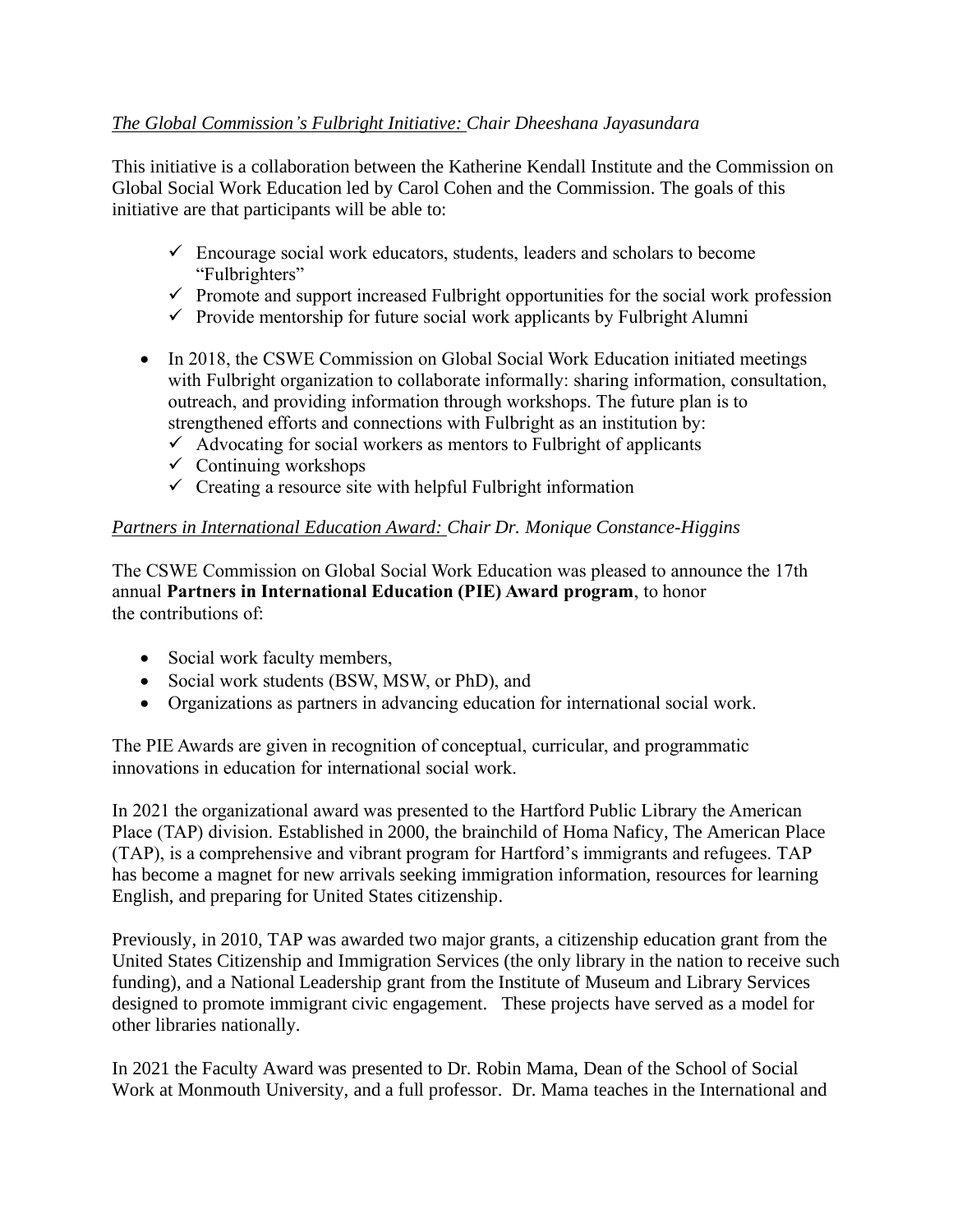Community Development and serves as the representative of the International Federation of Social Workers to the United Nations in New Yor City and is the chair of the International Committee for the NASW Nation. She is also on the executive board of the International Organization for women and Development.

In addition, the committee worked on updating the award message for the website and had extensive planning meetings to increase the nominations from various schools and universities. They also revised and updated the rubric for judging the participants, reviewed each nominee and crafted a summary of the winners for presentation at the CSWE APM awards ceremony.

#### *Special Project Funding Application*

The Commission on Global Social Work Education submitted a proposal to promote international study abroad travel. This project aims *to promote international study abroad travel* involving students. The development of the proposed resource toolkit will guide faculty and students on how to successfully fundraise for faculty-led international travel commitments. This toolkit will promote equity in student accessibility to global experiential learning since a lack of funds is one of the major barriers for student participation in international travel engagements. This toolkit will feature practice examples, templates, and other resources necessary to fundraise in order to *create opportunities and resources to advance international experiential learning opportunities* for both faculty and students. Despite not being funded the committee continues to work on this project.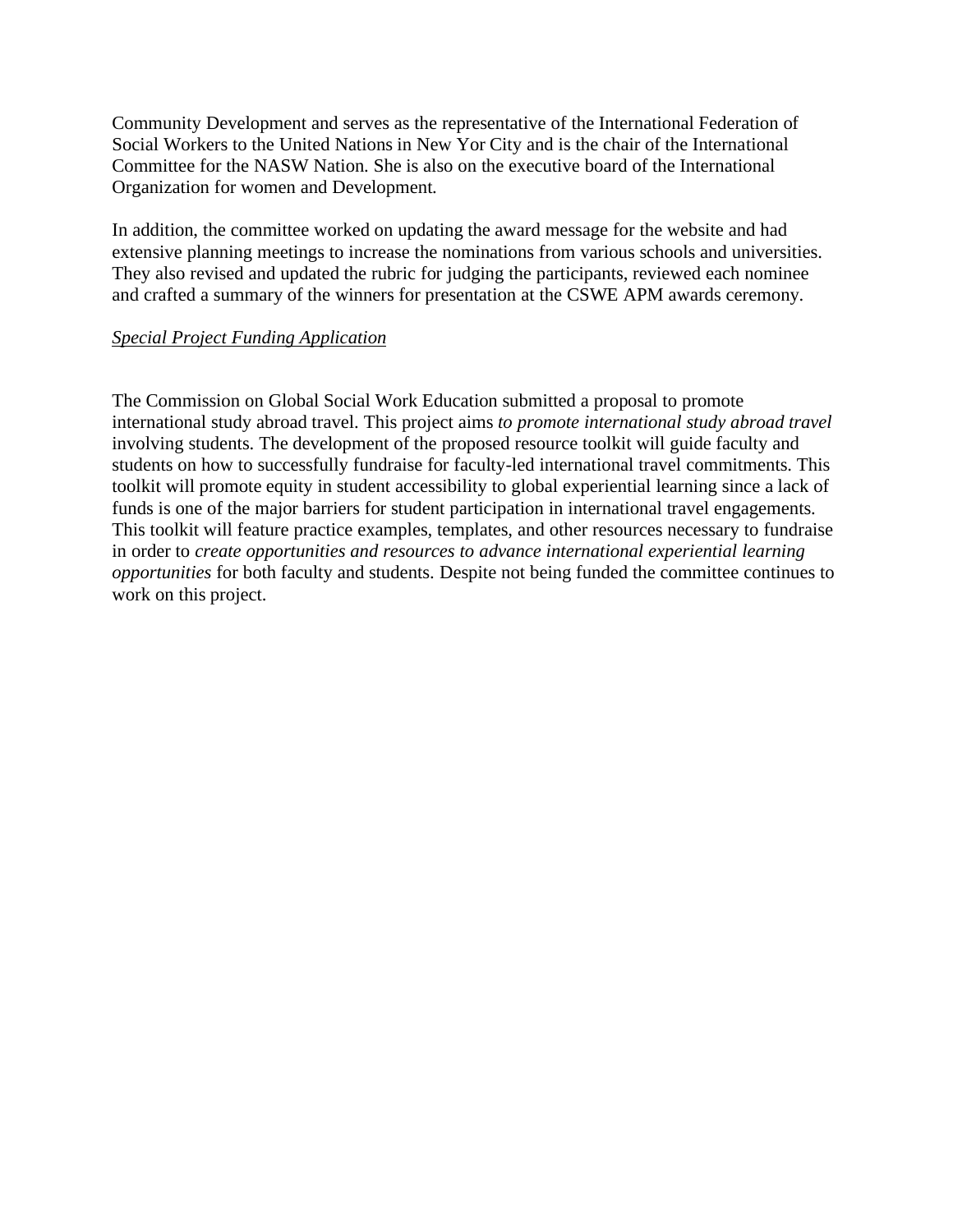## **Council on Global Social Issues**

The members of the Council on Global & Social Issues (CGSI) have been working on grant proposals, scholarships related to immigrant/ displaced populations, intimate partner violence, minority youth and families in an international context and related presentations. We have also been successful in taking our Special grant funding forward by awarding the funds to student teams and guiding the implementation of their proposals. This project was also aimed at creating future leadership opportunities for students and engaging them in the Council on Global Social Issues. Work is also ongoing in a collaborative proposal submission to the Katherine Kendall Institute.

# **Goal 1: [Provide leadership for the future of social work education.](https://www.cswe.org/About-CSWE/2020-Strategic-Plan#Goal1)**

Strategies

Activities to further this goal and strategies include:

CSWE APM Connect Session: The Council presented a CSWE connect session at the 2021 APM. The presentation was titled: *"COVID's impact on selected social issues: A global perspective and lessons learned"* co-presented by Drs. Robert Barney, Kala Chakradhar, Caleb Kim, Abha Rai and Lalit Khandare on the following topics.

- $\circ$  Application of a human rights approach to the global COVID-19 pandemic Dr. R. Barney
- $\circ$  Devastating and disproportionate impacts of Covid-19 crisis on ethnic minority youth Dr. C. Kim
- $\circ$  Population-sensitive COVID-related transitions: Experiences in teaching and practice Dr. K. Chakradhar
- o COVID-19 and the Wellbeing of Immigrants: What are some of the main challenges? Dr. A. Rai
- $\circ$  Impact of COVID-19 on Caste, Work, and Descent based minorities Dr. L. Khandare

Dr Mashura Akilova regularly advises UNICEF and other NGOs on initiatives focused on strengthening social work and social service workforce in the countries of Eurasia and Middle East regions. Her co-edited book *Integrative Social Work Practice with Refugees, Asylum Seekers and Other Forcibly Displaced Persons* will be published this year. She also contributed to three chapters in this book.

- Through her work with UNICEF Europe and Central Asia Regional Office Dr. Akilova contributed her expertise towards developing Basic and Advanced Capacity Building Trainings for Social Workers in 8 countries of Caucasus, Europe, & Central Asia with practicing social workers in the field and integrating the materials to the academic social work curricula in these countries.
- Last year Dr. Akilova also created a Manual for trauma-informed practice for social workers in the Department General of Migration Management in Turkey. This work was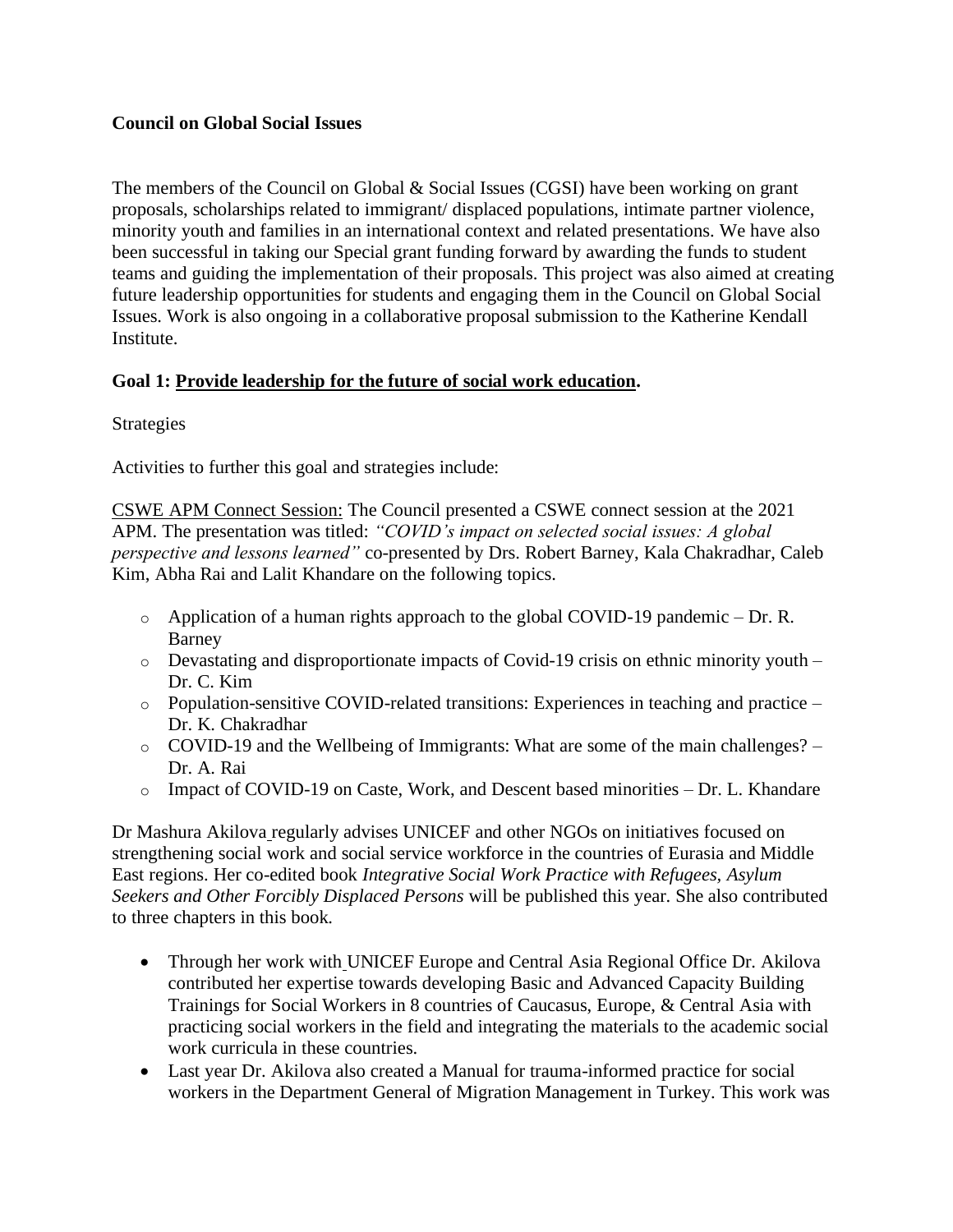Commissioned by Council of Europe for the project "Migration Component of the CoE/EU Joint Action "Strengthening the Human Rights Protection of migrants and victims of human trafficking in Turkey"

- Dr. Bonita Sharma was nominated by the College for Health, Community and Policy (HCaP), University of Texas at San Antonio for the 2021 President's Distinguished Achievement Award in Advancing Globalization
- Dr. Lalit Khandare received a Provost's Junior Faculty Award for Scholarship, Pacific University, 2021 for his research around global and immigrant issues.
- Dr. Abha Rai has been appointed Associate Director, Center for Immigrant and Refugee [Accompaniment,](https://www.luc.edu/cira/) Loyola University, Chicago and Member, Research Advisory Council (Lori Lightfoot), Gender-based violence and human trafficking strategic plan implementation (see post here):
- <https://twitter.com/LoyolaChicago/status/1484295680063590415?s=20>
- **Recommendation Appeal to Expand the Diversity dimension:** Council on Global Social Issues, Council on Global Learning and Practice, and Commission on Global Social Work Education submitted a letter of recommendation to expand the dimension of diversity in upcoming EPAS 2022. The recommendation was incorporated in the EPAS draft. This change was relevant for social work profession leadership to keep professional learning and applications contemporary and relevant to the immigrant and diverse population of the USA.

# **Goal 2: [Promote quality teaching, learning, and scholarship to prepare graduates for the](https://www.cswe.org/About-CSWE/2020-Strategic-Plan#Goal2)  [future of social work practice.](https://www.cswe.org/About-CSWE/2020-Strategic-Plan#Goal2)**

Strategies:

a. Provide professional and faculty development opportunities to support social work educators in their roles.

b. Provide curricular resources that exemplify quality and innovation in social work education.

- c. Support member institutions in developing and maintaining an accredited program.
- d. Promote and ensure educational quality and continuous improvement in accredited social work programs that facilitate the preparation of competent social workers.
- e. Promote research and scholarship that informs practice and builds the science and knowledge base for social work students and educators.

Activities to further this goal and strategies include:

Council members collaborated with the Commission on Global Social work Education and submitted a joint proposal titled "**Virtual Curriculum Guidance Project for BSW/MSW Students to Enhance their Preparedness in Global Social Work Practice"**

to the Katherine Kendall Institute. We plan to resubmit this to the Kendall's Grant program this year. This proposal and work entailed enhancing cross collaboration & leadership between councils, commissions, and committees.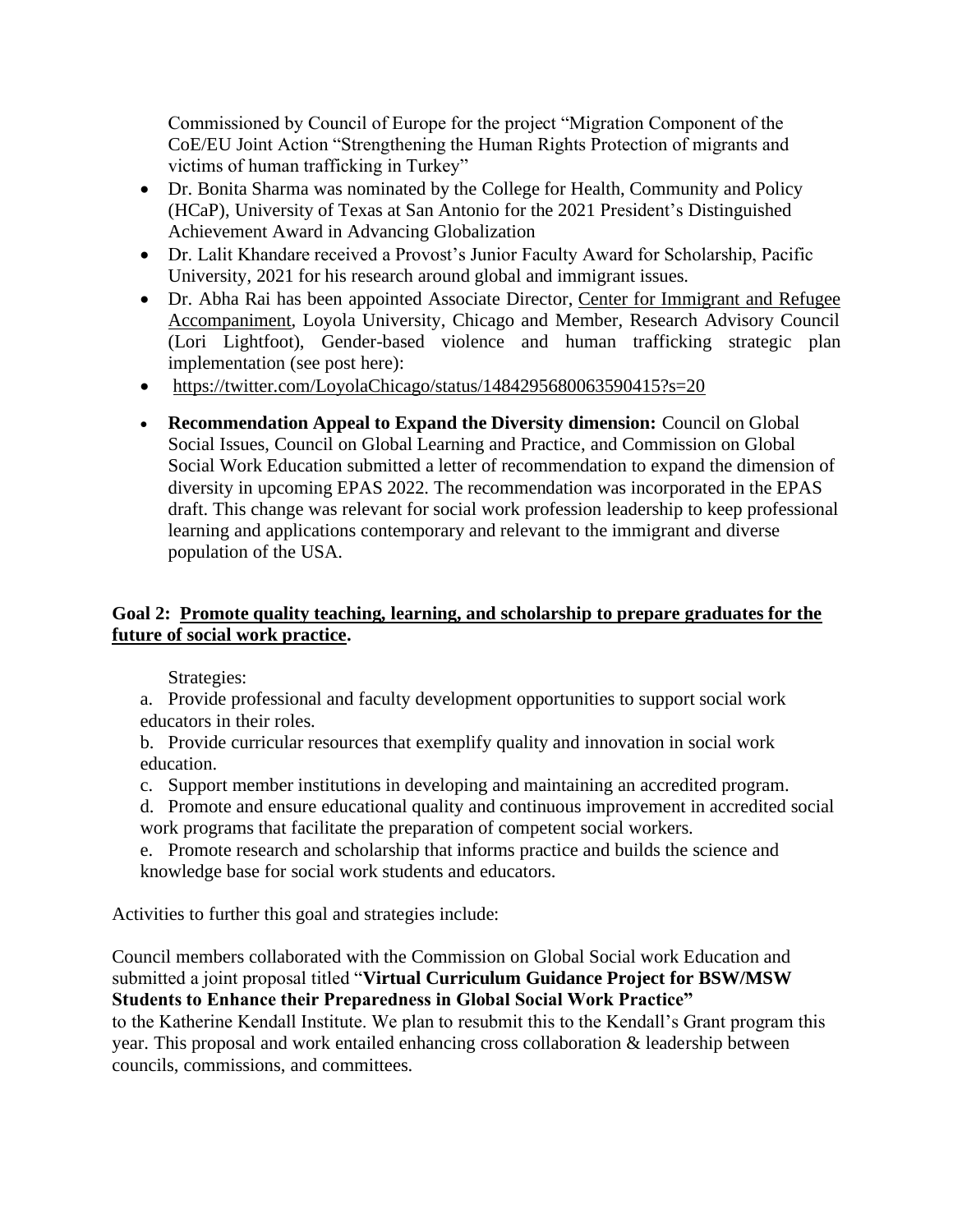## **The purpose of this joint project (KAKI, Commission on Global Social Work Education, & Council on Global Social Issues) is two pronged**

- 1. To utilize current council members' existing international experience and partnerships to create a diverse platform of direct and indirect ways for students and practitioners, to connect and derive mutual knowledge. We will do this through a set of teaching and learning modules and by hosting expert learning sessions.
- 2. To assist BSW/MSW programs in matching with intergovernmental organizations such as, agencies of the United Nations (e.g. UNICEF, UNDP, UNHCR), international NGOs such as, Amnesty International, International Federation of Red Cross and Red Crescent Societies, United Way, Oxfam, Action Aid to provide them with hands-on experiences in learning about and responding to emerging global social work issues. We will do this through expert learning and simulation sessions.

Multiple partnered publications with a global focus on issues like intimate partner violence, immigration, HIV, menstrual hygiene, minority youth, families.

- Dr. Abha Rai's selected scholarship includes the following
- Murugan, V., Mahapatra, N., & Rai, A. & Leena, R.\* (2022). South Asian Women's Organizations: An exploratory study of service provider's perceptions of intimate partner violence related help-seeking among South Asian survivors in the United States. *Journal of Family Violence.* [https://doi.org/10.1007/s10896-021-00354-6](https://link.springer.com/article/10.1007/s10896-021-00354-6#citeas) xx
- Rai, A., Choi, Y. J., Yoshihama, M. & Dabby, C. (2022). Help-seeking among battered immigrant Filipina, Indian, and Pakistani women in the United States: Perceived Barriers and Effective Response, *Violence and Victims 36* (6), [doi. 10.1891/VV-D-20-00127](https://connect.springerpub.com/content/sgrvv/36/6/823.abstract)
- Rai, A., Choi, Y.J., Cho, S.\*, Das, U., & Menon, G. (2021). Intimate partner violence conversations on Twitter during the early days of the COVID-19 pandemic. *Journal of Evidence-Informed Social Work* <https://www.tandfonline.com/doi/full/10.1080/26408066.2021.1964671?src=> (onli ne)
- Huslage, M., Rai, A. & Held, M.L. (2021). Building partnerships and trust: Research with vulnerable immigrant communities. *Families in Society.* <https://doi.org/10.1177/10443894211034776> xx
- Saasa, S., & Rai, A., Malazarte, N.M., \* & Yirenya-Tawiah, A. \* (2021). Correlates of mental health service utilization among African immigrants. Journal *of Community Psychology,* 49*(6),*2144-2161*.* [https://doi.org/10.1002/jcop.22602x](https://doi.org/10.1002/jcop.22602)x
- Rai, A., & Choi, Y. J. (2021). Domestic violence victimization among South Asian immigrant men and women in the United States. *Journal of Interpersonal Violence*, [https://doi.org/10.1177%2F08862605211015262](https://journals.sagepub.com/doi/10.1177/08862605211015262)
- Presentations
- Rai, A., Grossman, S., Perkins, N., Saasa, S. (2022, March). Correlates of domestic violence victimization experiences among immigrants in the United States during COVID-19. Oral Presentation. To be presented at the 19<sup>th</sup> Annual Hawaii International Summit, Honululu, HI.
- Huslage, M., Rai, A., Held, M., Naseh, M. (2022, January). *Identifying strategies to promote trust and overcome barriers for successful research with immigrant and refugee communities.* Roundtable. Presented at the Society for Social Work and Research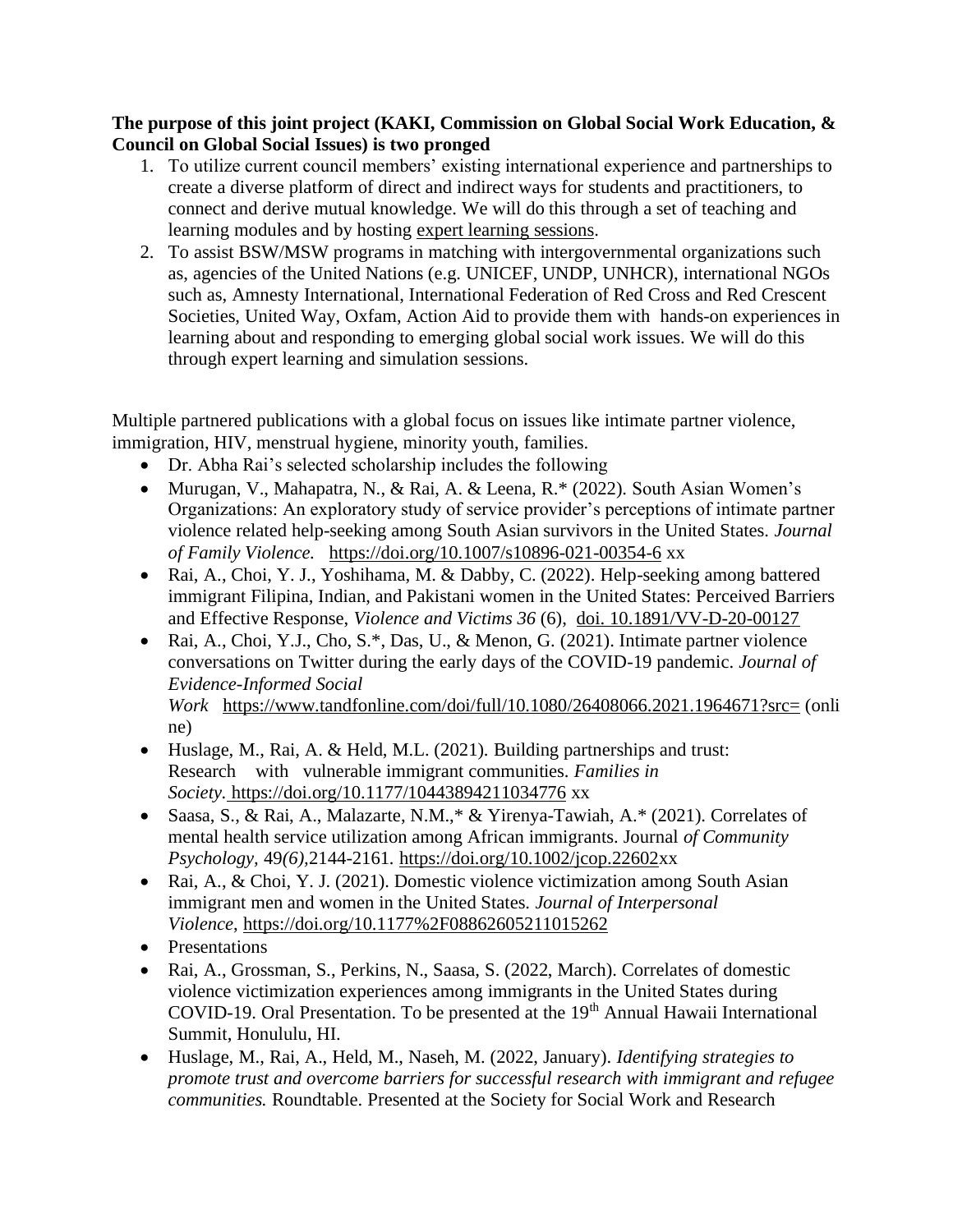# Conference, Washington, DC

Dr. Bonita Sharma's scholarship includes:

- Mengo, C., Sharma, B. B, & Beaujolais, B. (2021). Informal and formal systems of care for women experiencing intimate partner violence in Kenya. *Health Care for Women International.* [if:0.950]
- Sharma, B.B., Small, E. & Nikolova, S.P. (2021). Determinants of STI/HIV stigma and communication management among heterosexual couples in Kenya. *Journal of Applied Communication Research.* DOI: 10.1080/00909882.2021.1979240 [if: 2.855]
- Ingram, R., Sharma, B., & Joe, K. (2021). Menstrual Health During COVID-19: How Water, Sanitation, and Hygiene Can Improve Equity. In *Harvard Medical School Primary Care Review*. (Work Reviewed: Gender, COVID-19, and Menstrual Hygiene Management). [http://info.primarycare.hms.harvard.edu/blog/menstrual-health-hygiene.](http://info.primarycare.hms.harvard.edu/blog/menstrual-health-hygiene) Blog.
- Sharma, B.B., Logie, C., Fisher Ingraham, R., and Joe, K. (2021). Gender, COVID-19, and Menstrual Hygiene Management. *The Gender and COVID-19 Working Group*. Policy Brief.
- Dr. Sharma's partnered presentations at the  $22<sup>nd</sup>$  Biennial conference if the International Consortium for Social development include the following:
- Sharma, B. B., Chakravarty, S., & Mengo, C., Small, E. (2021). Labor Force Participation, Land and Asset Ownership Associated with Women's Power and Experiences of Gender Based Violence in the Sub-Saharan nations of Kenya, Malawi, and Uganda. *22nd Biennial ICSD Conference,* Johannesburg, South Africa (virtual).
- Carbajal, J., & Sharma, B. B. (2021). Women in leadership positions in non-profits in low- middle-income countries. *22nd Biennial ICSD Confe*rence, Johannesburg, South Africa (virtual).

Dr. Caleb Kim contributed the following scholarship at international conferences last year and this month:

- Kim, C. (2022). Understanding Asian American college students' suicidal behavior: Qualitative study, 8th International Conference on Humanity and Social Sciences (ICHSS 2022), January 5-7, Chiba University, Japan. (Virtual conference)
- Kim, C. (2021). University-Community collaboration for preventing youth violence in dis- advantaged minority communities, 13<sup>th</sup> United Nations Geneva Forum, 8th Annual International Conference on Inclusive Education and Project Based Learning for Peace and Development, December 13-17, Geneva, Switzerland. (Virtual conference)
- Kim, C. (2021). Ethnic minority youth's perceptions of violence, World Anti-Bullying Forum 2021, November 1-3, Stockholm, Sweden (Virtual conference)
- Kim, C. (2021). Key-note speaker. Challenges of Asian American children during COVID-19 in the USA, The 2nd International Forum for Children's Rights, Korea National Center for the Rights of the Child, July 2-5, Seoul, Korea (Virtual conference)

Dr. Ciji Blue completed DSW dissertation on "The Cross-Cultural Adjustment of Male Military Spouses Relocating Overseas" 7349459100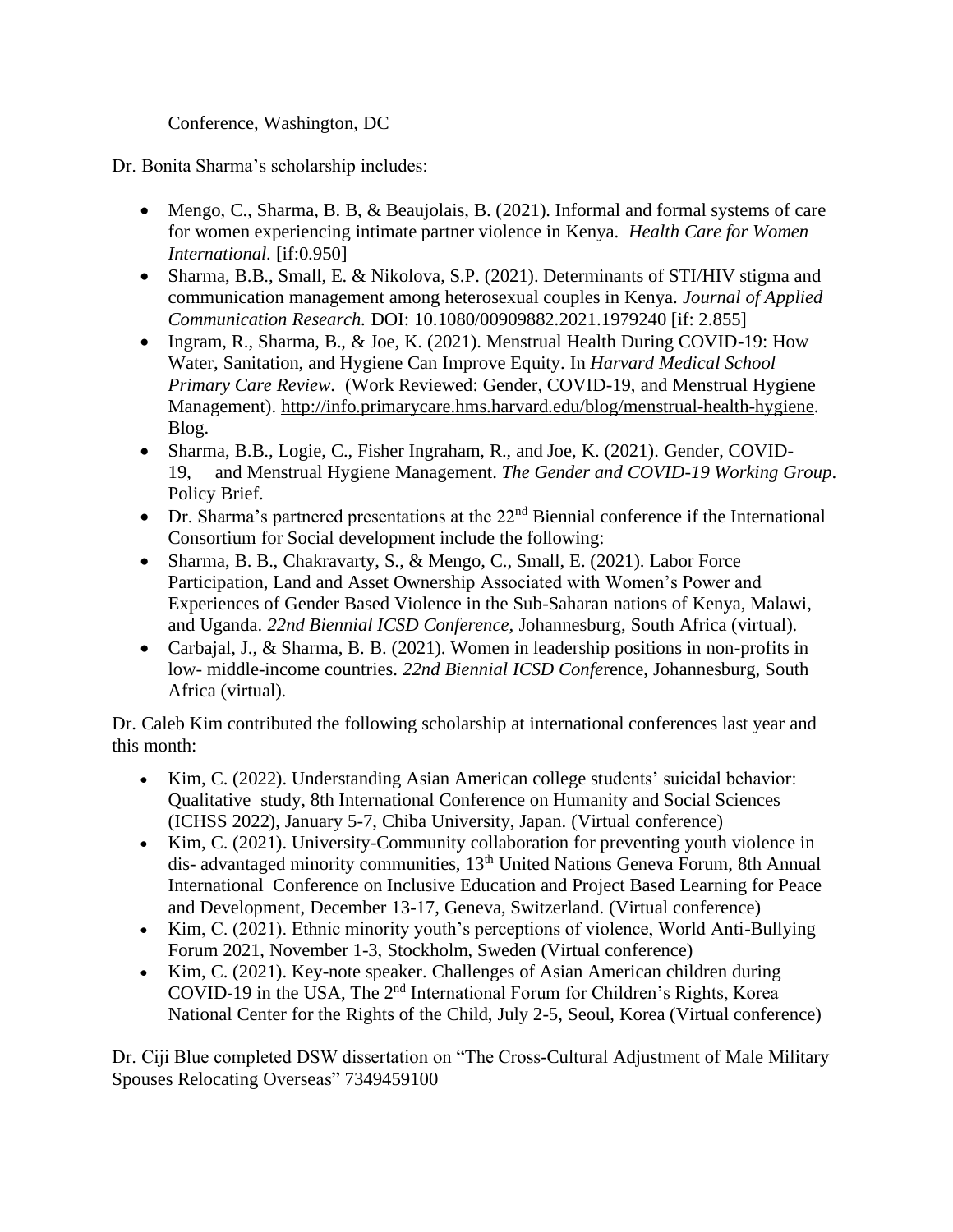Dr. Kala Chakradhar co-presented at the following international virtual conferences:

- Chakradhar, K & Butler, L. (2021). Parent cafes to build connections and strengthen families: An empowering experience, International Association of Social Work Groups (IASWG), 2021 Virtual Symposium, June 9-12, 2021.
- Venkataraman, M., Arumugham, P., & Chakradhar, K. (2021). Spirituality and resilience as protective factors to combat stress among social work students, International Resilience Con, 2021, April 11-13, 2021.

Dr. Lalit Khandare presentations and publications around global social work issues.

- Khandare, L. & Garud, P. (2021, August 8). Impact of COVID-19 on Education and Intervention Program with Girls from Slums and Rural Regions. Online Webinar Ambedkar Associate of North America.
- Khandare, L. & Verma, Janhavi (June 26, 2021) Virtual pilot workshop on caste in the UX design and Technology, participants from IT and academic institutes engaged in UX design & technology.
- Khandare, L, Yengde, S. & Brown, K. (March, 18, 2023)Transnational Inequality Seminar, Maurer School of Law, Indiana University Bloomington.
- Eggers, M. & Khandare, L. (2021). Global health education. Encyclopedia of Social Work. National Association of Social Workers Press and Oxford University Press. (Upcoming)
- Brown, K., Khandare, L., Waghury, A., Glenn Dau-Schmidt, (2022). Bostock v Clayton County Game Changer: US Federal Employment Law Now Covers Caste Discrimination Based on Untouchability. *New York University Review of Law & Social Change*, Vol. 46. (Upcoming)

Dr. Mashura Akilova is serving as Primary Investigator (PI), *Central Asian Migration in the United States.* CSSW Dean's Fellowship on Resilience Studies and Co-PI, *Psychosocial needs of non-Syrian refugees in Istanbul, Turkey*

- Added to this are her scholarship contributions which include:
- Marti, Y.M., **Akilova, M.,** A., Carlson, C., Zantaria, A. & Luo, Y. (2021) Application of Social Work in Meeting the SDGs for Children: A Case Study from Abkhazia. *International Social Work.* [doi: 10.1177/00208728211001510](https://doi.org/10.1177/00208728211001510)
- **Akilova M.,** Donovan, A., Miles, B., Phillips, N. & Verdooner E.M. (*2021*). Theory is not enough! Experiential and project-based approaches to teaching international social work. *Journal of Human Rights and Social Work.* doi:10.1007/s41134-021-00165-1

Conference Presentations

- **Akilova, M.,** Nazarova, D., Nozimova, S., Jurakulova, Z. & Mirzoev, S. (October, 2021). *Fake news' Social Mobilization, gendered and economic impact: Response in post-covid-19 dynamics in Tajikistan.* Central Eurasian Studies Society. Online Conference.
- **Akilova, M.** (April, 2021). *Experiential and Project-based Learning in Forced Migration: Social Work Practice with Displaced Persons*. International Social Work and Development Online Conference 2021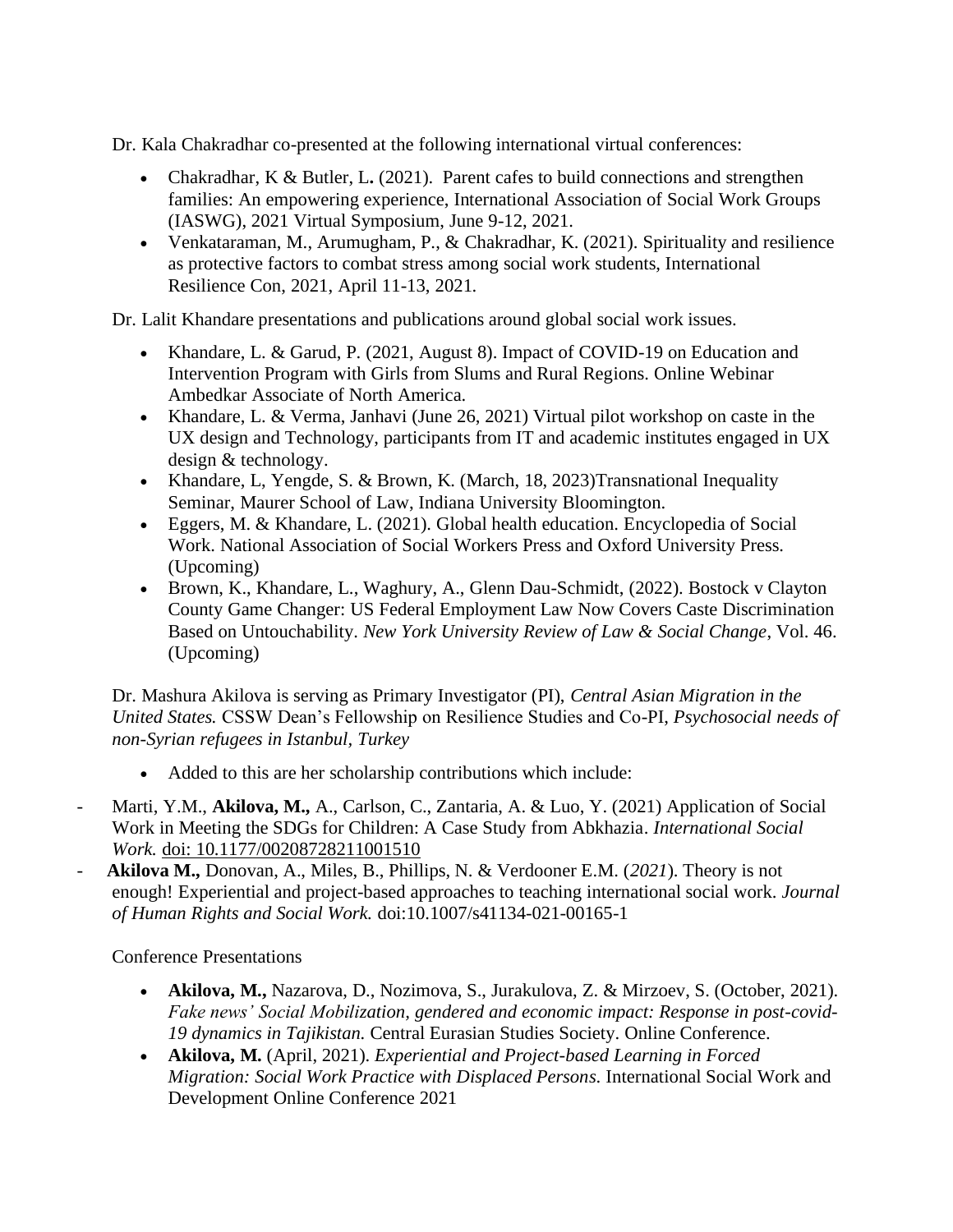# **Goal 3: [Support the career development of students, faculty members and](https://www.cswe.org/About-CSWE/2020-Strategic-Plan#Goal3) administrators.**

Strategies:

- a. Support student pursuit of social work as a career.
- b. Assist faculty in advancing through their academic career.
- c. Develop future leaders and administrators for social work education.

d. Advance diversity and broaden the participation of historically underrepresented groups in social work and social work education.

Activities to further this goal and strategies include:

## Special Project Funding Proposal. – Led by Dr. L. Khandare, Dr. K. Chakradhar and Dr. A. Rai

The objective of this project is to creatively engage BSW/MSW/PhD/DSW students in developing innovative tools to collect and disseminate educational content on global social issues. Project activities completed were proposal call, review of application materials and announcement of two competition awardee teams ( one group of two and one individual winner). Dr. Khandare, Dr. Kala Chakradhar and Dr. Abha Rai are working with students to accomplish their proposed project. These projects also engage faculty from social work programs. The completed projects are expected to be submitted by the end of June this year. Following students are working on two projects:

- o Passion Donais, Portland State University Contextualizing global migration as a social determinant of health within social work
- o Autumn Henry and Shea Gleason, Texas Christian University- Teenage mental health around the world. (mentor Dr. Aesha John, Associate Professor, Harris College of Nursing & Health Sciences, Texas Christian University)

# **Goal 4: [Foster a diverse, interconnected, and inclusive community of social work](https://www.cswe.org/About-CSWE/2020-Strategic-Plan#Goal4)  [educators.](https://www.cswe.org/About-CSWE/2020-Strategic-Plan#Goal4)**

Strategies:

- a. Provide opportunities for networking and peer-to-peer learning around topics of shared interest.
- b. Provide forums to promote and disseminate research and scholarship that advance social justice, social work and social work education.
- c. Create opportunities for member engagement, volunteer leadership and shared governance.

Activities to further this goal and strategies include: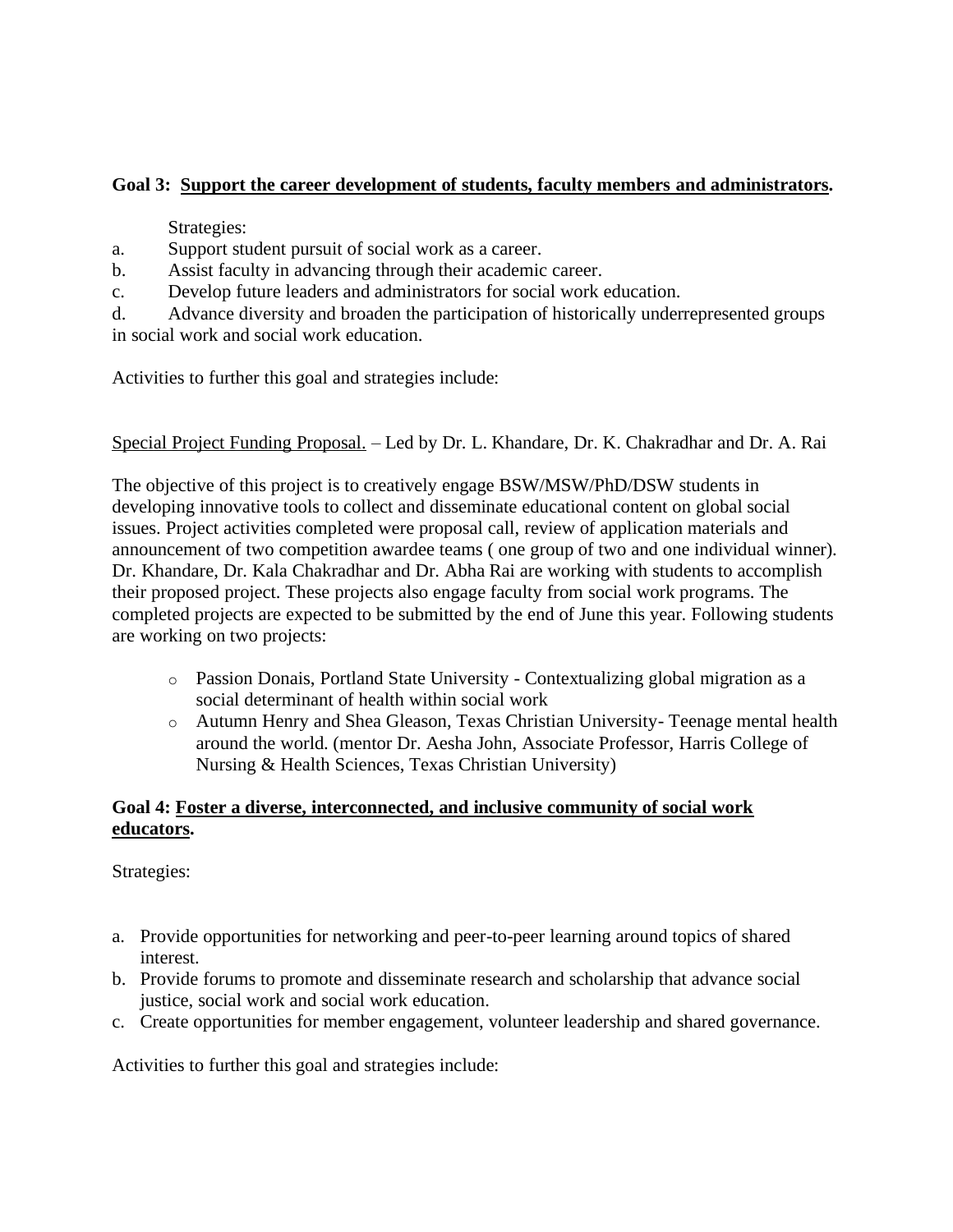- Contributions to Other Governance Committees (Committee on Human Rights & Committee on Environmental Justice):
	- o Ms. Vivien Villaverde represents the Council on the Environmental Justice Committee and shared updates on committee activities including their book publication and their APM 2021 presentations
	- o Drs. Kala Chakradhar and Robert Barney represent the Council on the Committee on Human Rights. The Committee is currently working on presentations for the APM and held a couple of meetings and email communications

### Goal 5: [Ensure CSWE provides exceptional value to its members and member institutions.](https://www.cswe.org/About-CSWE/2020-Strategic-Plan#Goal5)

Strategies:

- a. Increase understanding of and engagement in the full array of programs and services CSWE offers its members.
- b. Invest in the systems and infrastructure CSWE needs to support member engagement and data-driven decision making.
- c. Foster an inclusive workplace culture at CSWE that hires, manages, develops and retains talented and diverse employees.

Activities to further this goal and strategies include:

- CGSI is engaged in creating ongoing resources and opportunities that are shared with the larger CSWE membership through CSWE Compass.
- CGSI also encourages CSWE members to engage in their work through connect sessions, mentoring national competition awardees.
- CGSI has reached out to CSWE faculty members to contribute their teaching related resources on global social work education.

We continue to work towards achieving the Council's charge in sync with strategic goals of CSWE. We are exploring possible continued collaborations with other councils and commissions to create meaningful content and resources for the CSWE membership.

Respectfully submitted, Lalit Khandare, Chair Kala Chakradhar, Co-Chair Council on Global Social Issues.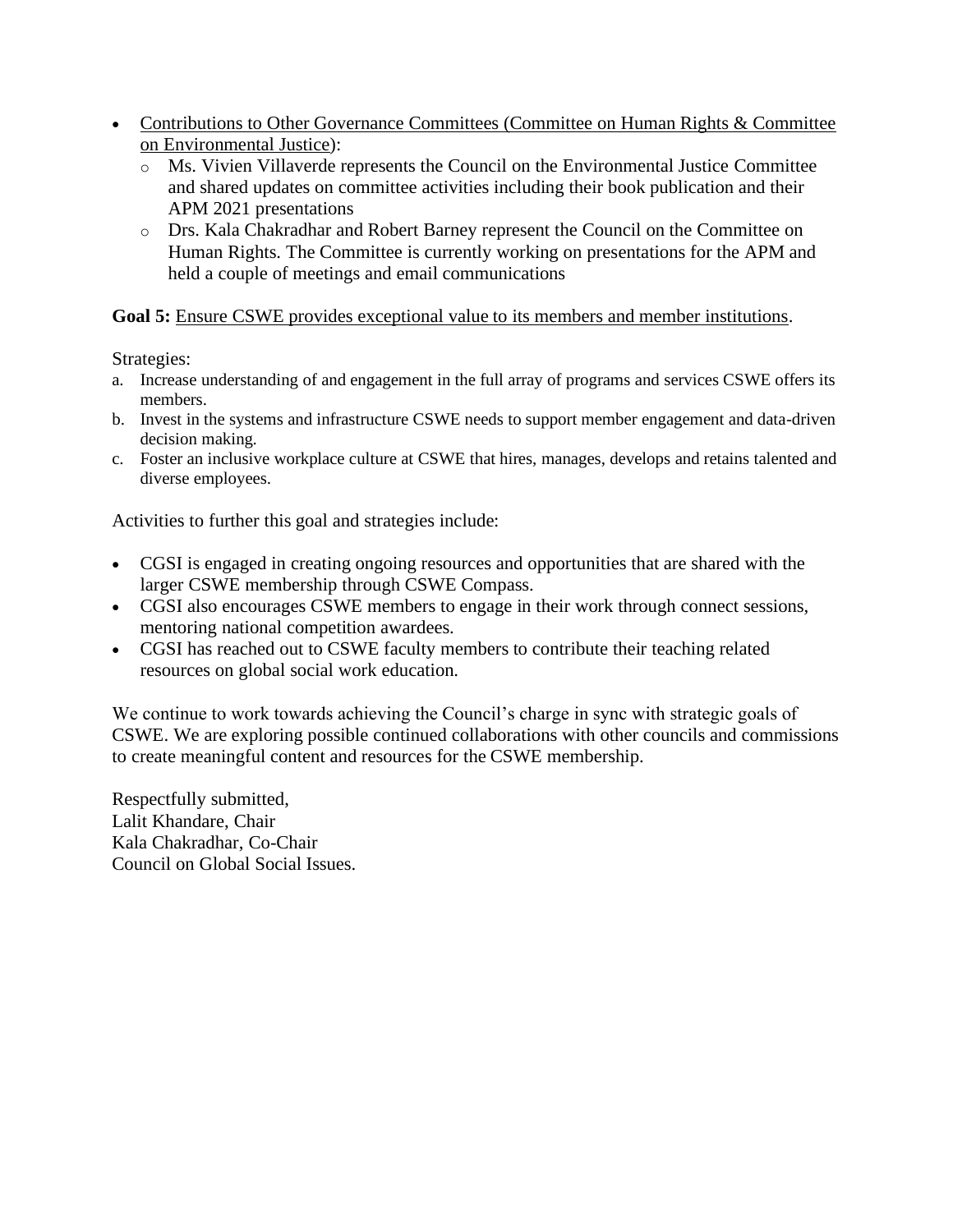## **Council of Global Learning and Practice**

#### **We are working on a project called "A guide to globalizing social work curricula"**

Based on a survey and dissemination via connect sessions and possible publication via CSWE:

- (1) Assess what is being done and is planned at social work programs during COVID
- (2) Collect and share the resources and knowledge for all CSWE members

#### **What we have achieved so far: We applied for the CSWE Special Grant and received the fund \$1250 on 5/18/2021**

- a. Leads: Irma and Joyce
- b. Participants: Meirong, Larry, Juan, Eusebius, and Shu

#### **Action plan going forward: At APM, the Council meets to discuss and plan for the following items. We will also adjust the timelines for the tasks.**

- (2) Survey and Publication
	- a. Lead: Colleen
	- b. Participants: Meirong, Eusebius, Theresa, Marcus, and Hassan
	- c. First quantitative survey and will include a question about willingness to participate in qualitative portion (second portion of the survey below)

#### (3) Second portion on qualitative

- a. Lead: Priscilla
- b. Participants: Irma, Juan as needed, Theresa, Marcus, and Hassan
- c. Interviews with program/school directors and focus groups online

Respectfully submitted, Joyce Shim, Chair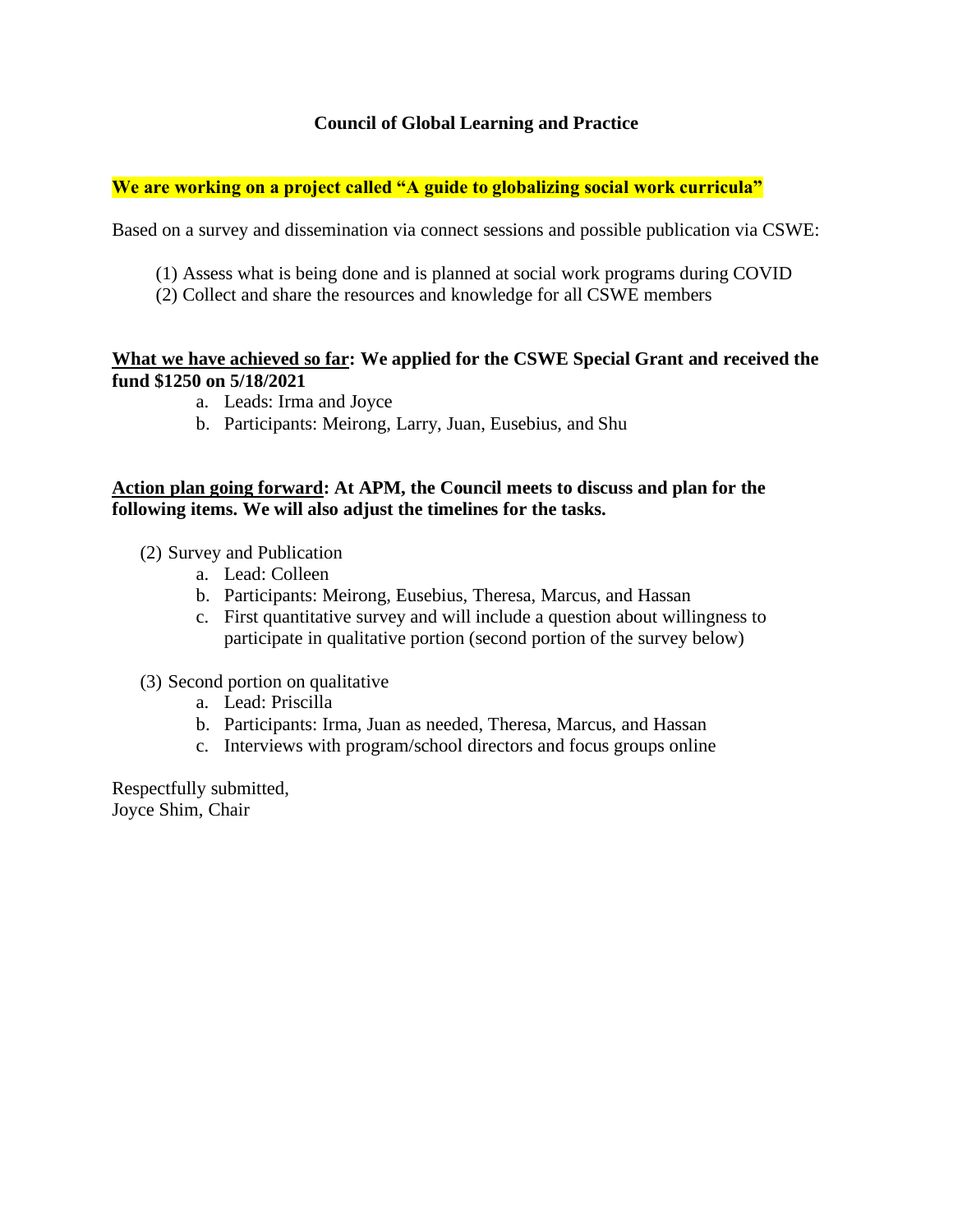# **Committee on Environmental Justice Update**

The CSWE Committee on Environmental Justice met three times over the past year to plan, develop, and advocate. We maintain our commitment to educate and mentor others while supporting knowledge development and curriculum expansion.

Committee members facilitated the development of the CSWE Curriculum Guide with the dedication of 55 CSWE members. We continue to share this knowledge and support others in infusing the knowledge across the curriculum

• Council on Social Work Education. (2020). *Curriculum Guide for Environmental Justice*. 2015 EPAS Curricular Guide Resource Series*.* Alexandria, VA: CSWE. [Development team: Forbes, R., Schmitz, C., Billiot, S., Klemm, T., Lawrence, L., Machado-Escudero, Y., Mason, L.R., Nesmith, A., Prussia, L., Sloan, L., & Villaverde, V.]

We were also active in the development of a comprehensive book linking environmental justice, climate change, community, and nature.

• Nesmith, A.A., Schmitz, C.L., Machado-Escudero, Y., Billiot, S., Forbes, R.A., Powers, M.C.F., Buckhoy, N., Lawrence, L.A., & Sloan, L.M. (Contributor). (2021). *The intersection of environmental justice, climate change, community, and the ecology of life*. New York: Springer.

Committee members were active at the 2021 APM. First, we did a pre-conference training, then a conference presentation, followed by facilitating a dialogue for CSWE on-Demand.

- Nesmith, A., Prussia, L., Sloan, L.M., Forbes, R., & Schmitz, C.L. (2021, November 3). *Integrating environmental justice into the curriculum*. CSWE 2021 Pre-conference Teaching Institute, Orlando, FL.
- Nesmith, A., Gilliam, C., Velez, C., Prussia, L. Forbes, R., & Schmitz, C.L. (2021, November 4-7). *Intersections of racial health disparities and environmental injustice: Implications for social work*. CSWE 2021: Leading Critical Conversations: Racial, Economic, & Environmental Justice, Orlando, Fl.
- Forbes, R., Nesmith, A., Prussia, L., & Machado-Escudero, Y. *Environmental justice plenary in practice*. CSWE APM on Demand December 7, 2021. [Facilitated networking session processing themes and exploring ways to apply knowledge gained in the classroom/curriculum and the profession.]

Finally, committee members make themselves available to share their knowledge and mentor others. Rachel Forbes pulled together a range of authors for an edited book on ecosocial work. Bronwyn Cross-Denny edited a book on integrated practice infusing environmental justice. Ande Nesmith has a peer-reviewed chapter in an edited book on shifting paradigms to be more ecocentric.

- Forbes, R. & Smith, K. (Eds.; in press). *Ecosocial work practice*. NASW Press.
- Cross-Denny, B. (Ed.; in press). *Integrated social work practice: Bridging micro, mezzo, and macro level practice*. San Diego, CA: Cognella.
- Nesmith, A. (2022). Rethinking our relationship with the natural world: Shifting from anthropocentric to eco-centric. In Madhanagopal, D. & Nikku, B.R. (Eds), *Social*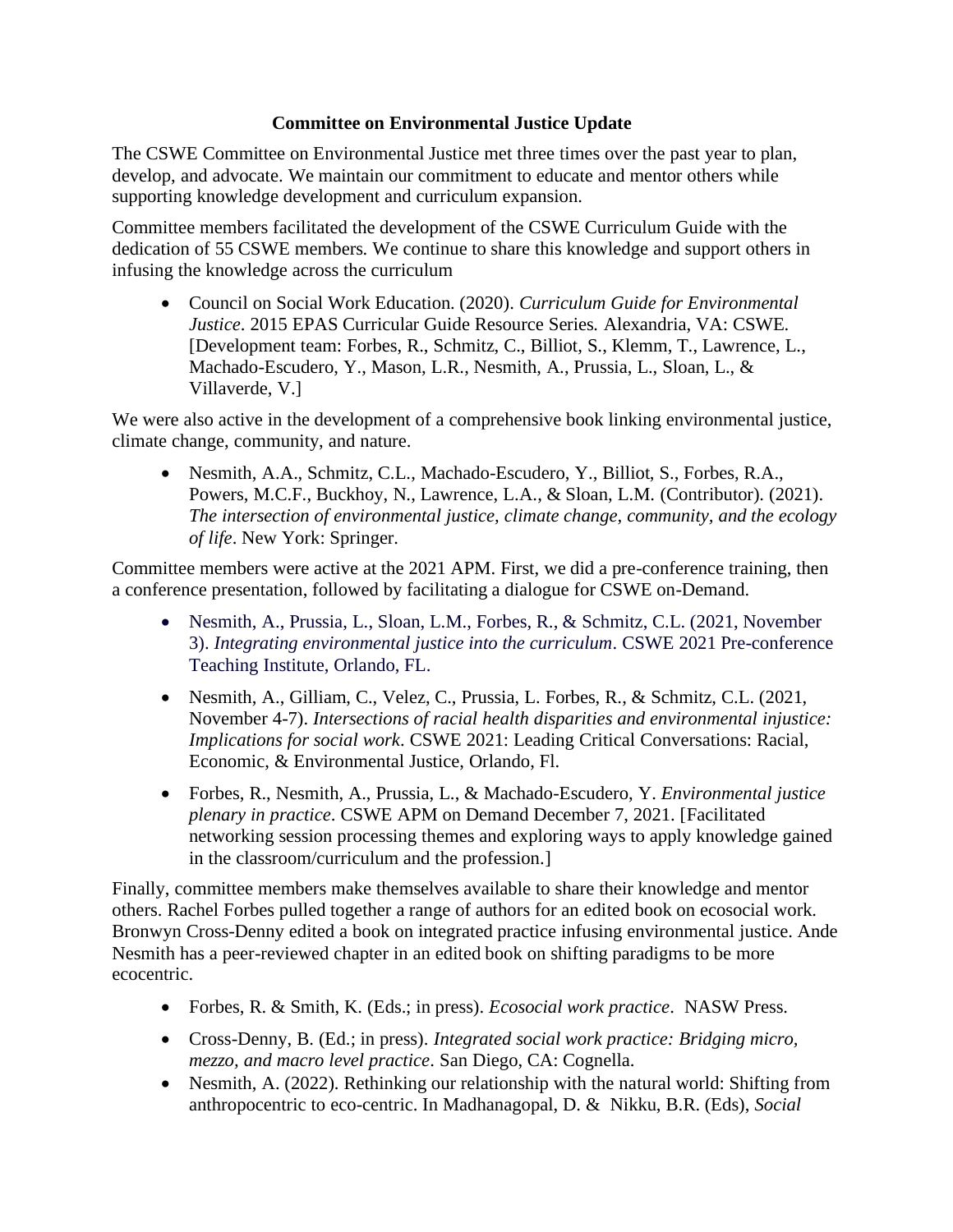*Work and Climate Justice: International Perspectives.* Routledge.

### **Future Directions**

• We are currently working toward developing a Teaching Institute for the next APM as well as a partnership presentation. We have much in common with the Human Rights Committee and plan to work toward future collaborations with them. In our last two meetings, we have been organizing plans for raising awareness and focus on environmental issues within CSWE. Some of our members are exploring ways to "green" APM in the futures as well.

Respectfully submitted, Rachel Forbes, Ande Nesmith (Co-Chairs)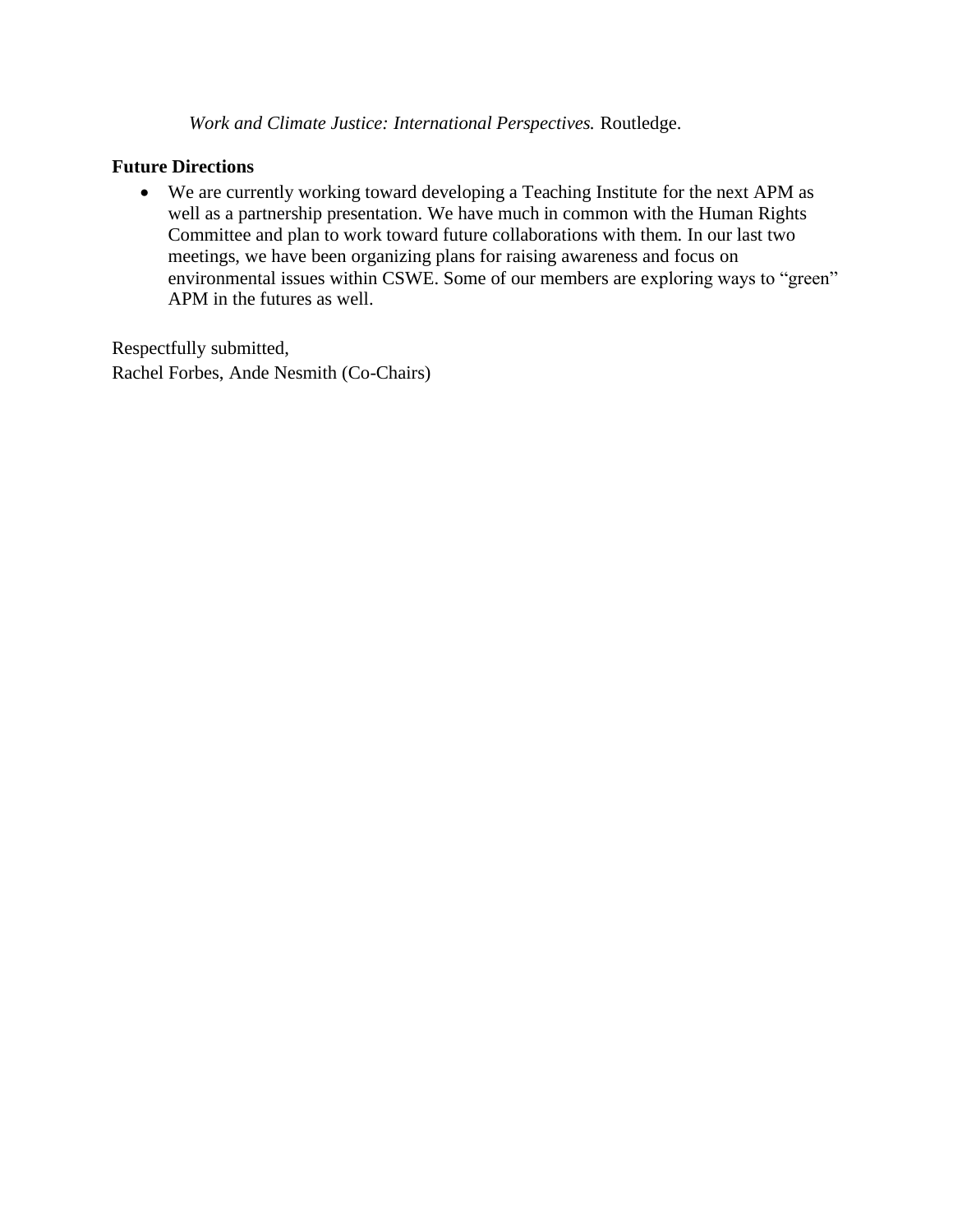### **Global Commission for Social Work Education Human Rights Committee** Report to the Board of Directors

The Human Rights Committee provides a forum for social work educators to explore ways in which social work education can be more fully anchored in human rights principles and guided by a human rights paradigm. We believe that the Human Rights Framework can be a powerful tool for educators to address the current health and economic crisis, develop innovative responses to ongoing and new global issues, reckon with our history of racial injustice, and work to eliminate all forms of discrimination.

### **Goal 1: Work towards a more complete integration of human rights in social work education.**

# **Strategies**

- a. Function as a liaison between social work educators working on integrating human rights in different curricular areas
- b. Engage social work educators, practitioners, and advocates in critical thinking discussion and debates on how can the human rights paradigm be better integrated in the social work curriculum across areas of practice.
- c. Raise awareness on emerging local and global issues and implications for a rightsbased social work practice.

Activities to further this goal and strategies include:

- Reach out to multiple social work educators and invite them to join this committee, to increase membership and visibility of our work. We added 3 new members this year/
- Increase the number of presentations that address human rights, and promote those sessions to attendees at CSWE's annual program meetings. Topic for this year is highlighting human rights and global advocacy.
- Organize 4-6 regular meetings each year, to explore emerging issues, share best rights-based teaching practices, and discuss and plan further strategies/activities. We organized 4 meetings in 2021-2022, with 2 additional meetings planned for Spring and Summer, for planning APM-related events.
- Consult with and provide feedback to various EPAS revisions, to ensure a consistent inclusion of HR throughout the current educational standards. This year we provided feedback to ongoing EPAS revisions, in response to the call for the new EPAS.

# **Goal 2: Connect human rights advocates in our host communities to CSWE's Annual Program Meeting.**

## **Strategies**

a. Identify human rights advocates in the local community to an open HR meeting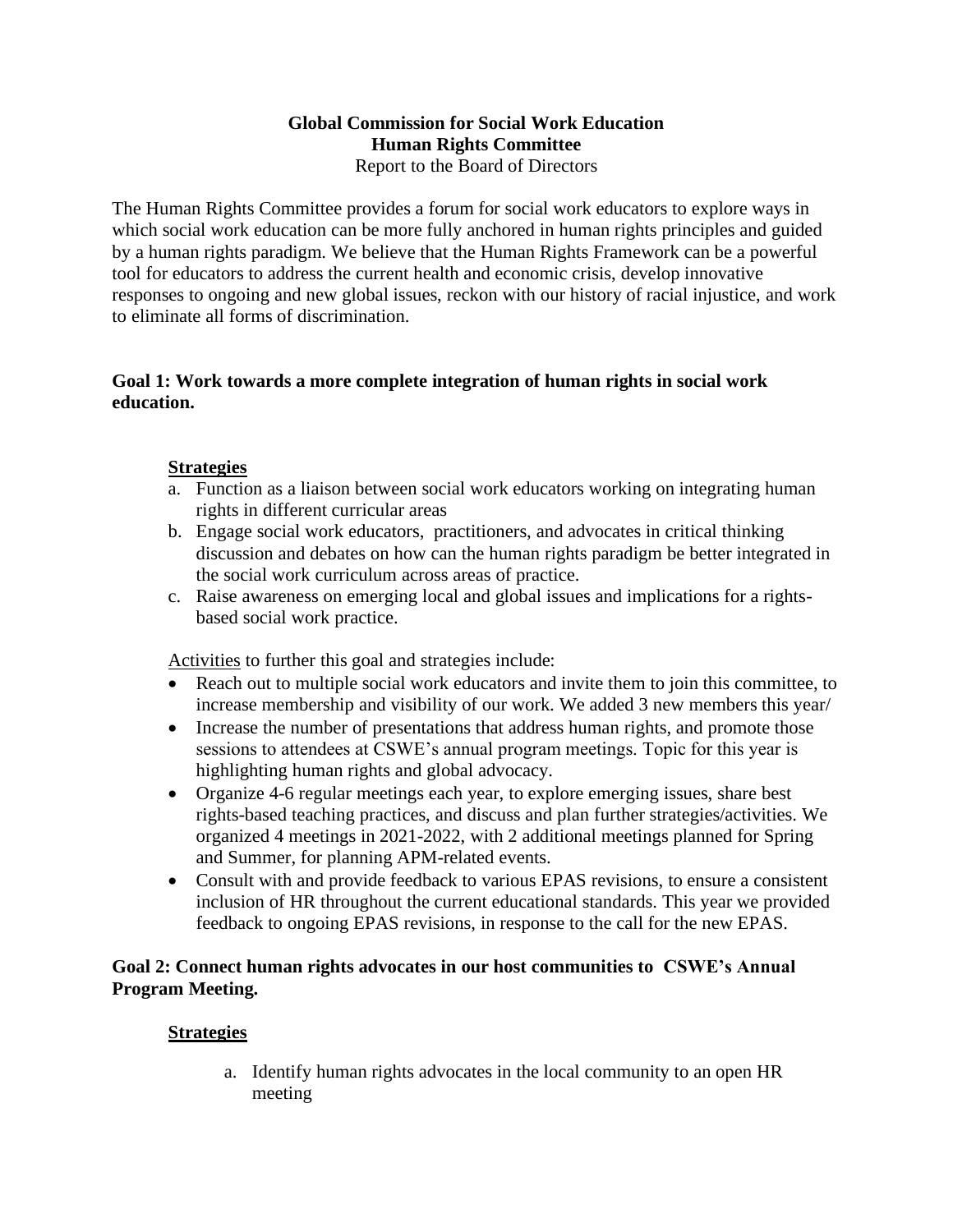**b.** Invite these advocates to speak on our panel connected to the HR and APM theme

Activities to further this goal and strategies include:

- **a.** Familiarize ourselves with HR issues that impact the local community of the APM
- **b.** Network with human rights organizations that are working in the geographical area of the APM

### **Goal 3: Promote a HR approach to curriculum and program development through other CSWE committees and events.**

#### **Strategies**

- **c.** Increase the profile of human rights/rights-based social work at the CSWE Annual Program Meeting
- **d.** Engage in collaborations with other committees on human rights-related topics.

Activities to further this goal and strategies include:

- Continuing to work closely with the *Journal of Human Rights and Social Work* to establish a human rights agenda in social work education.
- Work on developing human rights workshops and webinars. We currently have three workshop proposals in progress:
	- o School Social Work and the Right to Education in the age of COVID
	- o Social Work and Forced Migration: Reframing asylum policies in the post-Trump and pandemic era
	- o The fundamental human right to choose- Reproductive Rights in Social Work Education
- Organize at least one joint workshop/presentation with another committee on cross-cutting human rights/justice issues. We are currently working with the Committee for Environment Justice on a joint presentation for the 2022 APM, tentatively entitled "Preparing social workers for disaster response within a human rights framework".

We are honored to continue this work, and thrilled by the fact this year's theme for the APM will highlight both human rights and global advocacy. We hope that this shift will have an immediate impact on social work education and prioritization of more active engagement of social work students and educators in rights-based advocacy, at a time when rapid changes are calling for better responses, particularly from professions historically framed as leading the change processes. And we will continue to explore and raise awareness on existing best practices in social work education that can contribute to further our goals and prepare students to become rights-based social workers.